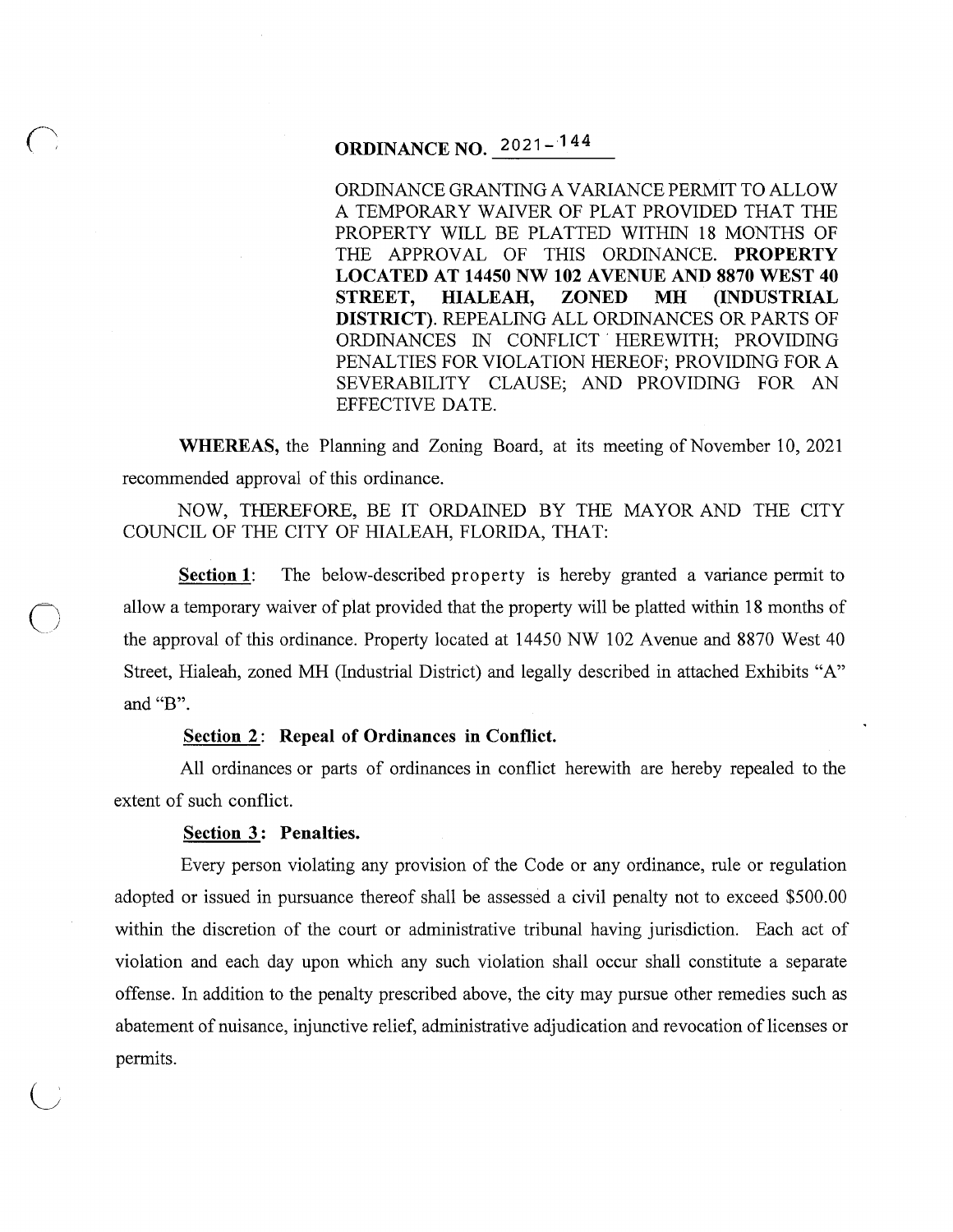#### Section 4: Severability Clause.

If any phrase, clause, sentence, paragraph or section of this ordinance shall be declared invalid or unconstitutional by the judgment or decree of a court of competent jurisdiction, such invalidity or unconstitutionality shall not affect any of the remaining phrases, clauses, sentences, paragraphs or sections of this ordinance.

### Section 5: Effective Date.

 $\bigcirc$ 

This ordinance shall become effective when passed by the City Council and signed by the Mayor or at the next regularly scheduled City Council meeting, if the Mayor's signature is withheld or if the City Council overrides the Mayor's veto.

PASSED and ADOPTED this  $14 \text{ day of}$  DEcember , 2021.

Carl Zogby Council President Attest: Approved on this  $2\ell$ of December, 2021. dax Mayor Esteban Bovo, Jr. City Marbelys Fatio lerk Ordinance was adopted by 4-0-3 vote with • Approved a **egal sufficiency and form:** Councilmembers, Calvo, Garcia-Roves, Rodriguez and Zogby voting "Yes" and with Council Vice President Perez, Council Member De la Rosa and Council Member Lorena  $\mathbf{H}$ . Brato, *Q*ity Attorney Tundidor absent. S:\DJ\ORDINANCES\14450 NW 102 Ave and 8870 W 40 St MH temporary waiver of plat (p&z 11.10.21).docx Report of Scrivener's Error - On December 14, 2021, and legally described in attached Exhibits "A" and "B" the City Council approved Ordinance numbered 2021- (LAW DEPARTMENT)<br>133 and Ordinance numbered 2021-134, grapting (ZONING) 133 and Ordinance numbered 2021-134, granting certain variances from the zoning code on property located at 14450 Northwest 102nd Avenue and the parcel adjacent to that property identified under Folio No. 04-2020-001-0042. The address provided for the parcel identified under Folio No. 04-2020-001-0042 was 8870 West 40th Street in the title and Section 1 of each of the ordinances. The address was incorrect and should have been 40th Avenue, not 40th Street. Accordingly, the title, Section I and any other reference to this parcel in Ordinances Numbered 2021-133 and 2021-134 should be corrected as follows: Title: PROPERTY LOCATED AT 14450 NW 102 AVENUE AND 8870 WEST 40 AVENUE, HIALEAH, ZONED MH (INDUSTRIAL DISTRICT). Section 1: Property located at 14453 N.W. 102 Avenue and 8870 West 40 Avenue, Hialeah, zoned MH (Industrial District)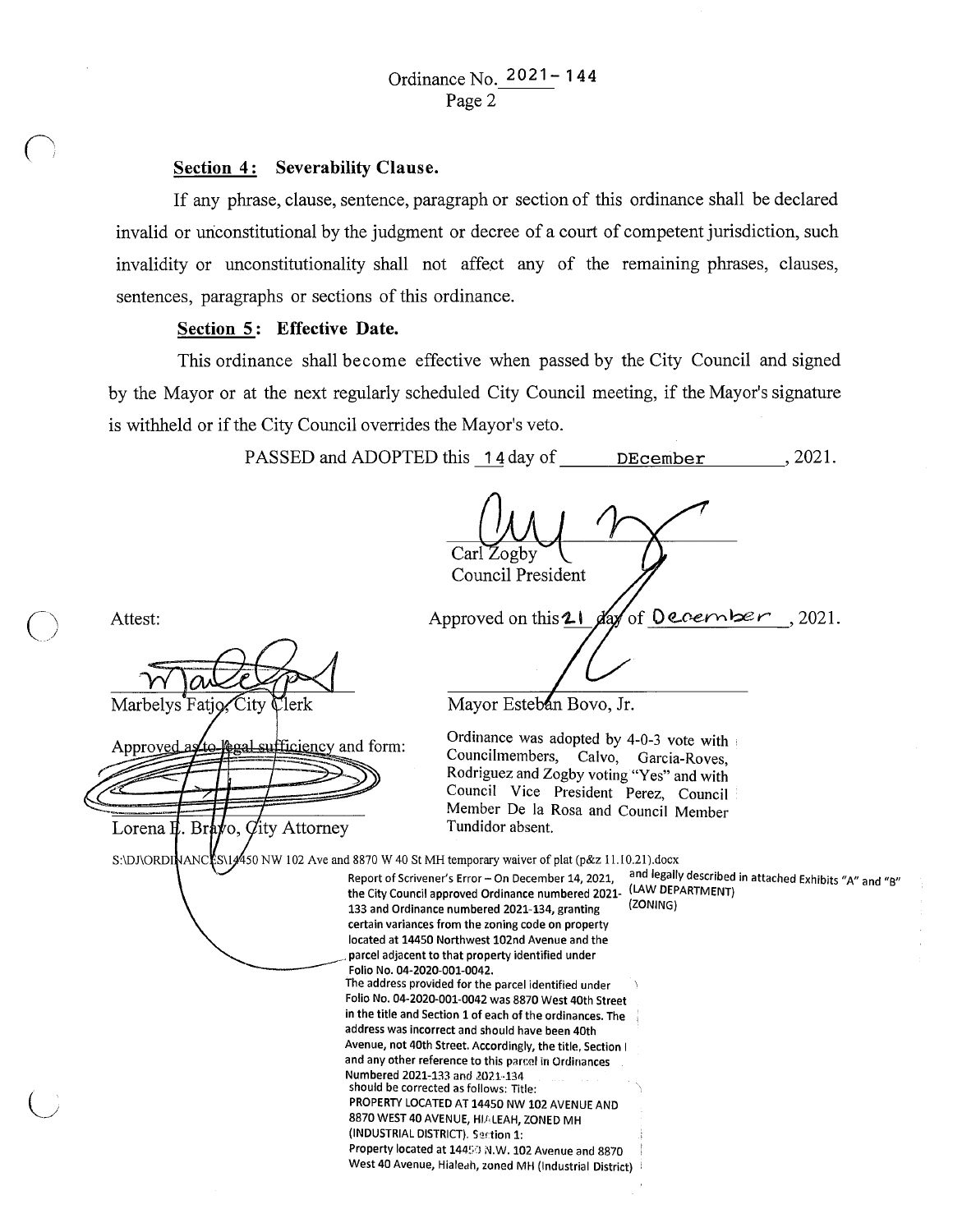# **EXHIBIT "A"**

 $\mathbf{1}$ 

That portion of Tracts 2 and 3 in the Southwest 114 of Section 20, Township 52 South, Range 40 East, "CHAMBERS LAND COMPANY SUBDIVISION", according to the Plat thereof, recorded in Plat Book 2, at Page 68, of the Public Records of Miami-Dade County, Florida; the same being a portion of area "LAKE "A" as shown on an unrecorded layout entitled "PENNSUC04 LAKES", described as follows:

Commence 567.53 feet South of the Center of said Section 20 (same as the Northeast comer of Tract 1, Plat Book 2, Page 68) measured along the centerline of said Section 20; thence go South 89 degrees 50 minutes 15 seconds West, for a distance of 60.05 feet, to the POINT OF BEGINNING; thence continue South 89 degrees 50 minutes 15 seconds West, for a distance of 440.36 feet, to the East line of said Lake "A"; thence go South 02 degrees 29 minutes 48.5 seconds East, along the East line of said Lake "A" for a distance of 296.80 feet, to a point; thence go North 89 degrees 50 minutes 15 seconds East, for a distance of 440.36 feet, to a point; thence go North 02 degrees 29 minutes 48.5 seconds West, 60 feet West of and parallel with the centerline of said Section 20, for a distance of 296.80 feet, to the POINT OF BEGINNING.

THE ABOVE DESCRIBED REAL PROPERTY IS ALSO KNOWN BY THE FOLLOWlNG LEGAL DESCRIPTION.

 $\frac{1}{2}$ That portion of Tracts 2 and 3 in the Southwest 114 of Section 20, Township 52 South, Range 40 East, CHAMBERS LAND COMPANY SUBDIVISION, according to the Plat thereof, recorded in Plat Book 2, at Page 68, of the Public Records of Miami-Dade County, Florida, described as follows: Commence at the Southeast comer of Tract 4 of said CHAMBERS LAND COMPANY, SUBDIVISION, thence run N. 02°29' 48" W., along the East line of said Tract 4, for a distance of 455. 73 feet, to a point; thence run S. 89° 50' 15'' W., parallel to the South line of said Tract 4, for a distance of 60.05 feet, to the POINT OF BEGINNING of the following described property; thence continue along the same bearing, for a distance of 440.36 feet, to a point on the water's edge of a lake as shown on the Plat of RINKER LAKE, according to the Plat thereof, recorded in Plat Book 82, at page 47, of the Public Records of Miami-Dade County, Florida; thence run N.2° 29' 48 W., along the water's edge of the said lake, for a distance of 296.80 feet, to a point; thence rim N. 89° 50' 15" E., along the water's edge of said lake, for a distance of 440.36 feet, to a point on the West right of way line of NW 102nd Avenue, as platted and shown on the said Plat ofRJNKER LAKE; thence run S.2° 29' 48" E, along the West right of way line of said N.W. 102nd Avenue, for a distance of 296.80 feet, to the POINT OF BEGINNING, lying and being in Miami-Dade County, Florida.